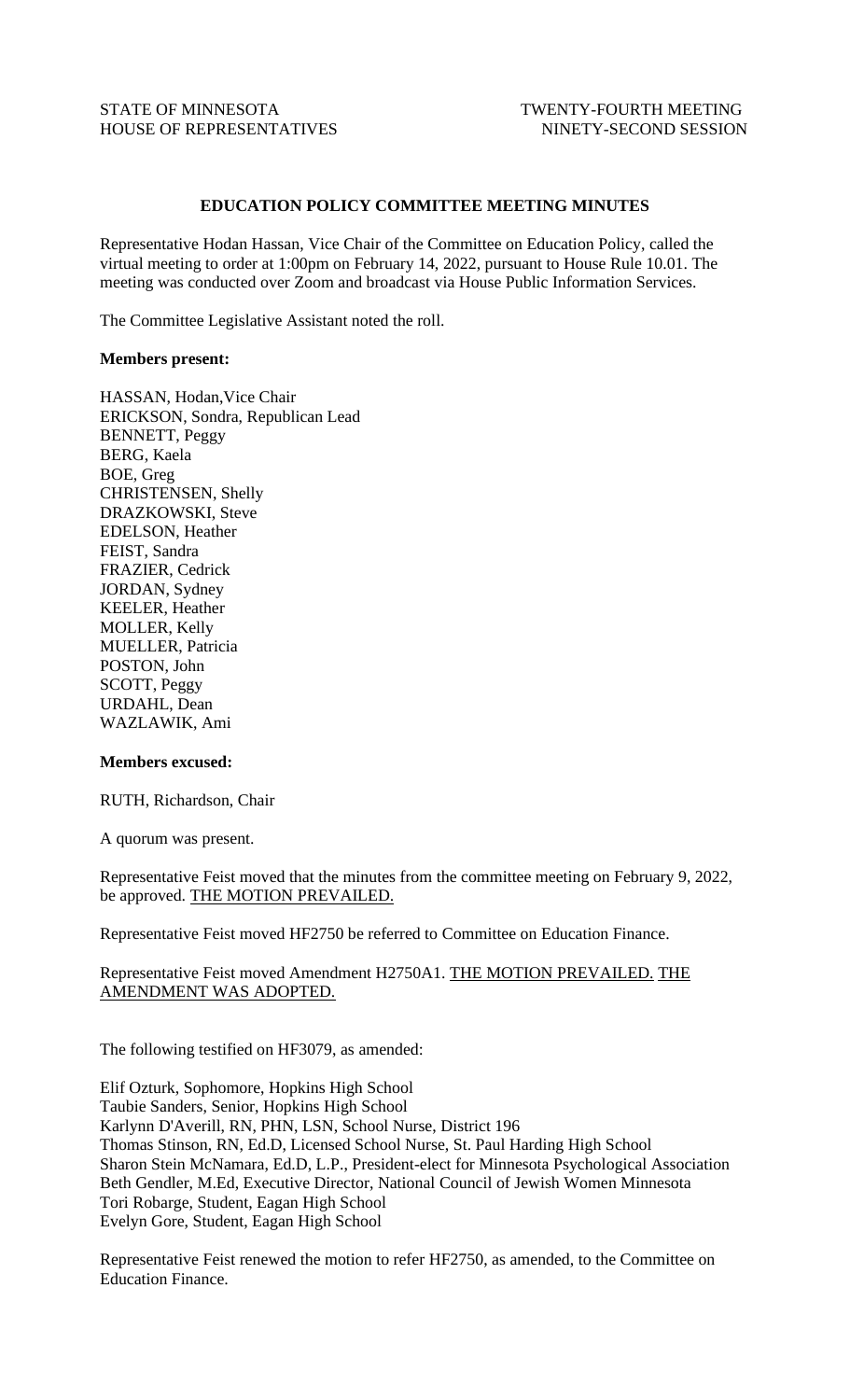Representative Christensen requested a roll call.

The clerk took the roll.

AYES HASSAN, Hodan, Vice Chair BERG, Kaela BOE, Greg CHRISTENSEN, Shelly EDELSON, Heather FEIST, Sandra FRAZIER, Cedrick JORDAN, Sydney KEELER, Heather MOLLER, Kelly URDAHL, Dean WAZLAWIK, Ami

NAYS ERICKSON, Sondra, Republican Lead BENNETT, Peggy DRAZKOWSKI, Steve SCOTT, Peggy

EXCUSED RUTH, Richardson, Chair

ABSTAINED MUELLER, Patricia POSTON, John

With a vote of 12 AYES, 4 NAYS, 1 EXCUSED, and 2 ABSTAINED. THE MOTION PREVAILED.

Vice Chair Hassan moved HF1883 be referred to the Committee on Education Finance.

Vice Chair Hassan moved Amendment H1883A1. THE MOTION PREVAILED. THE AMENDMENT WAS ADOPTED.

The following testified on HF1883, as amended:

Colleen Ronnei, Executive Director and Founder, Change the Outcome. Jolie Holland, RN BA BSN, Licensed School Nurse, Legislative Chair for the School Nurse Organization of Minnesota (SNOM)

Vice Chair Hassan renewed the motion to refer HF1883, as amended, to the Committee on Education Finance.

The clerk took the roll.

AYES

HASSAN, Hodan, Vice Chair ERICKSON, Sondra, Republican Lead BENNETT, Peggy BERG, Kaela BOE, Greg CHRISTENSEN, Shelly EDELSON, Heather FEIST, Sandra FRAZIER, Cedrick JORDAN, Sydney